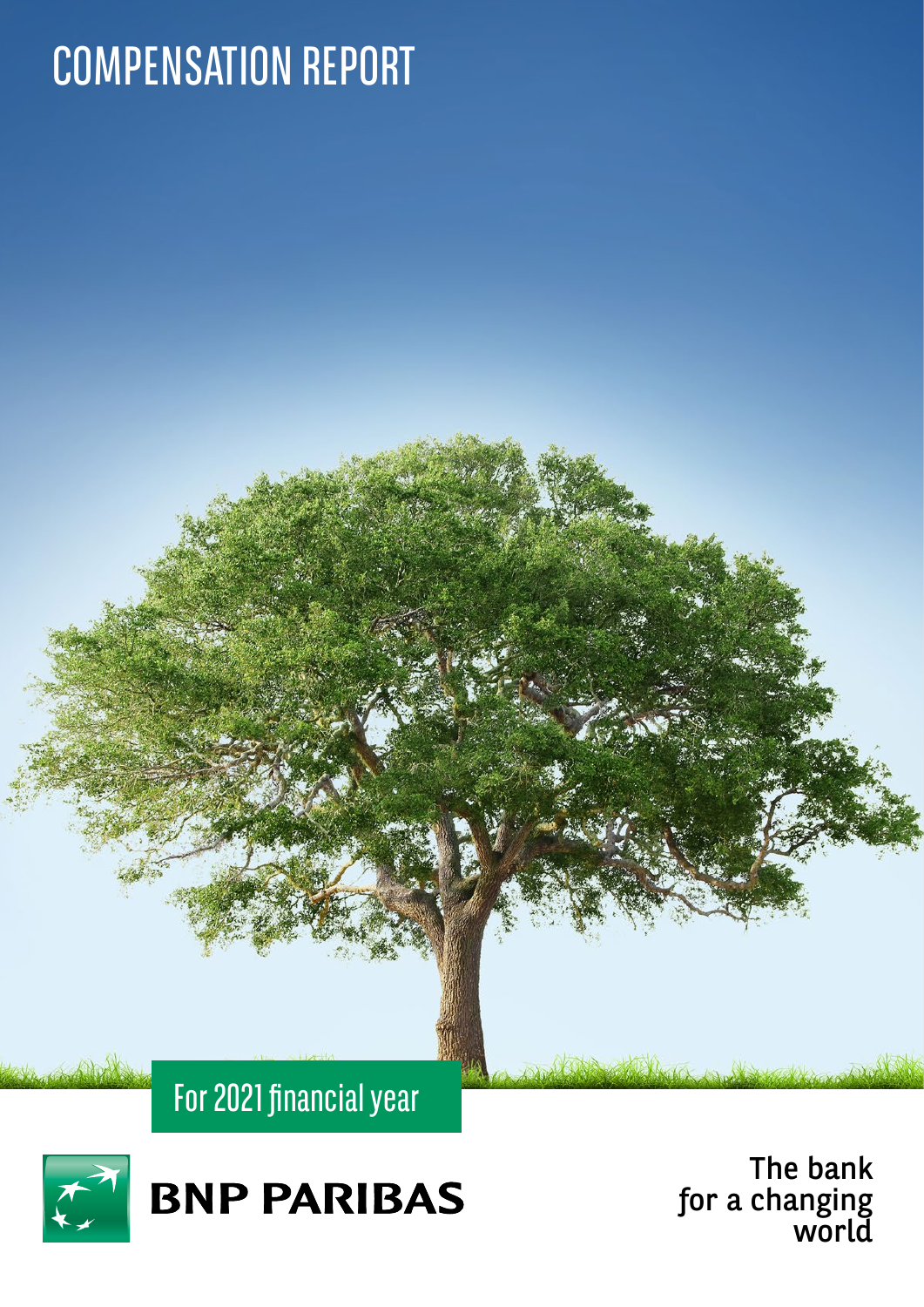# TABLE OF CONTENTS

## **INTRODUCTION**

## **1 · GOVERNANCE**

## **2 · GROUP COMPENSATION PRINCIPLES 12**

## **3 · COMPENSATION POLICY FOR GROUP MRT 14**

## **4 · QUANTITATIVE INFORMATION ON COMPENSATI FOR 2021 FINANCIAL YEAR 20**

## **5 · QUANTITATIVE INFORMATION ON COMPENSATI**

| INTRODUCTION                                                     | 7                 |
|------------------------------------------------------------------|-------------------|
| <b>1 · GOVERNANCE</b>                                            | 9                 |
| Group Compliance, Risk and Finance Committee                     | 9                 |
| <b>Compensation Committee and Board of Directors</b>             | 10                |
| <b>General Shareholders Meeting</b>                              | 11                |
| <b>Audit and Controls</b>                                        | 11                |
| <b>2 · GROUP COMPENSATION PRINCIPLES</b>                         | $12 \overline{ }$ |
| Compensation Principles applicable to All Group Employees        | 12                |
| 3 · COMPENSATION POLICY FOR GROUP MRT                            | 14                |
| Perimeter                                                        | 14                |
| Determination of bonus pools and breakdown by business line      | 15                |
| Individual awards                                                | 16                |
| Payment of variable compensation                                 | 17                |
| Ratio between variable and fixed compensations                   | 19                |
| Scope of application and local rules                             | 19                |
| Corporate Officers of BNP Paribas SA                             | 19                |
| 4 · QUANTITATIVE INFORMATION ON COMPENSATION AWARDED             |                   |
| <b>FOR 2021 FINANCIAL YEAR</b>                                   | $20\,$            |
| <b>Overall Data</b>                                              | 20                |
| Compensation of Group MRT employees in 2021                      | 21                |
| 5 . QUANTITATIVE INFORMATION ON COMPENSATION PAID TO MRT IN 2021 | 24                |

This report has been translated from the French original version into English for the purpose of external communication. For the sake of clarity and avoidance of doubt, should any ambiguity, discrepancy, inaccuracy or oversight arise from the translation, the French document alone shall take precedence.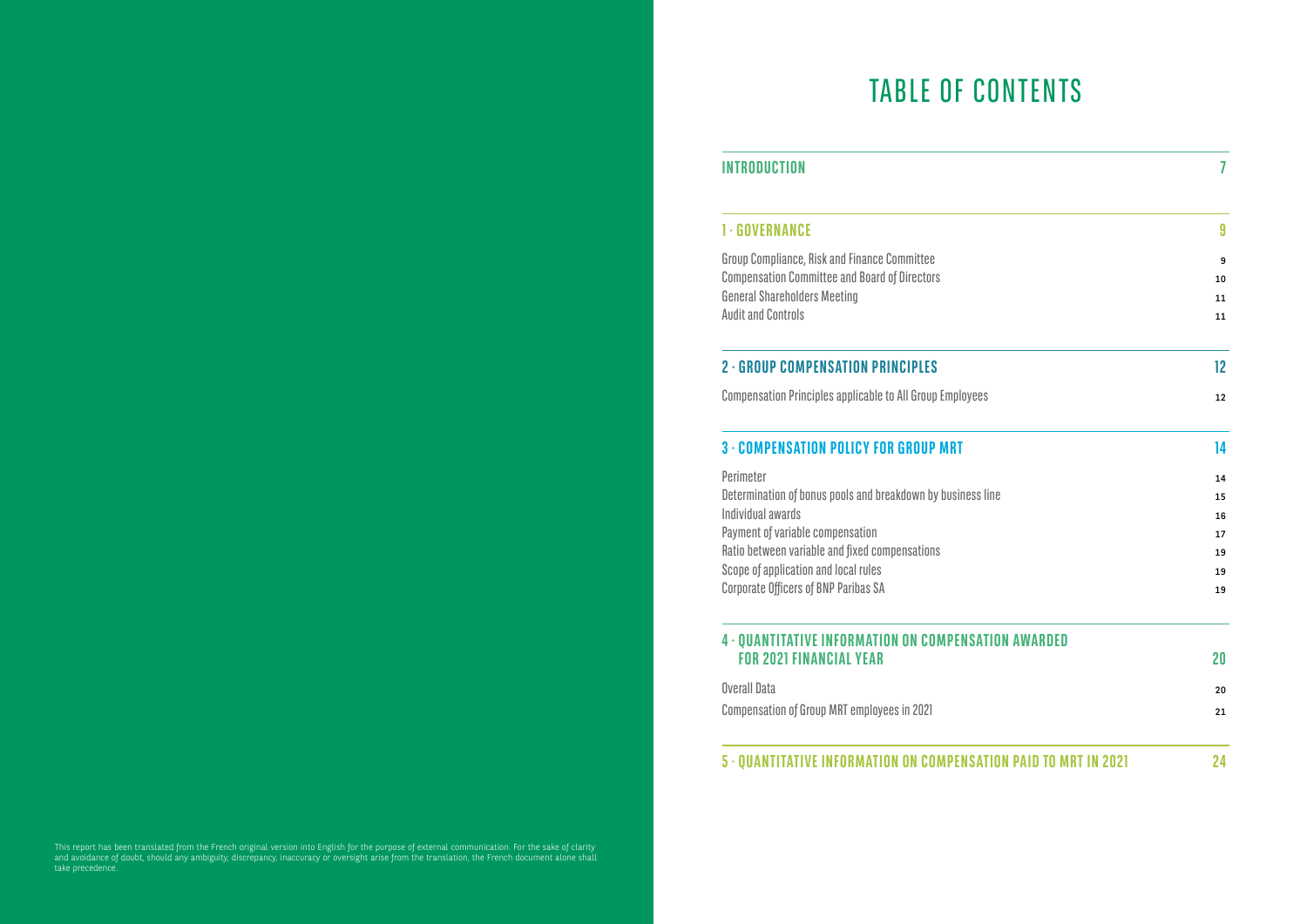5

2021 has once again been impacted by the health crisis. Capitalizing on its experience acquired over the previous year, BNP Paribas has continued to play its role by supporting its clients, thanks to the deep commitment of its staff members throughout the world.

## **<sup>1</sup> A responsible employer's policy**

The BNP Paribas Group has wanted to recognize the efforts and the commitment of its staff members in an unprecedented context via the implementation of exceptional measures in 2020 and 2021. The Group has also confirmed its ambition to engage in medium and long term measures which illustrate its confidence in the future and its ambition to onboard the staff members in the new strategic plan Growth, Technology

& Sustainability 2025 (GTS 2025).

BNP Paribas Group pays particular attention to its remuneration policy for all employees in nearly 65 countries, strictly applying the European remuneration framework regulations, as well as the regulations specific to certain countries or businesses.

In order to respect these regulations, the Group's compensation policy is designed in a way not to encourage excessive risk taking, nor to create incentives that could lead to conflicts of interest between employees and clients. It is based on principles of transparency and equity, in particular gender equity. It is implemented via a unique annual process for compensation review, which happens simultaneously with the performance review of staff members, in order to enable a traceability and internal consistency of decisions, as well as a control and monitoring of the evolutions by General Management.

## **<sup>2</sup> A compensation policy linked to sustainable performance**

The Group compensation policy for 2021 performance year has been implemented in a context of solid Group performance. It has been applied strictly in compliance with applicable regulations: variable compensation pools are adjusted to ensure consistency with the evolution of financial results of the Group and of the businesses, taking into account risks.

On the economic side, many sectors have experienced a strong recovery in 2021. Thanks to the important mobilization of all the teams throughout the Group, BNP Paribas has exteriorized strong performance in 2021. These results also reflect the Group strategy and its long-term engagement towards clients. In a context where our role towards the economy and the society has been demonstrated, we have reinforced our positions in a great number of businesses and geographies.

In parallel to the global increase of fixed remunerations, this good performance also led to a global growth of the variable remunerations within the Group, in link with financial performance. In a highly competitive environment, especially for specific activities, BNP Paribas continues to take the necessary measures to reinforce the engagement and the retention of its staff members.



BNP Paribas continued to pay very close attention to equality of treatment for all, in particular between women and men, and to the contribution to the respect of Code of Conduct, Regulation and internal rules, as well as Risk Assessment and Management for each staff member, in addition to the individual and collective performance measurement. Some staff members are also subject to an individual review by independent control functions.

# ÉDITO

## **Sofia Merlo, Head of Group Human Resources**

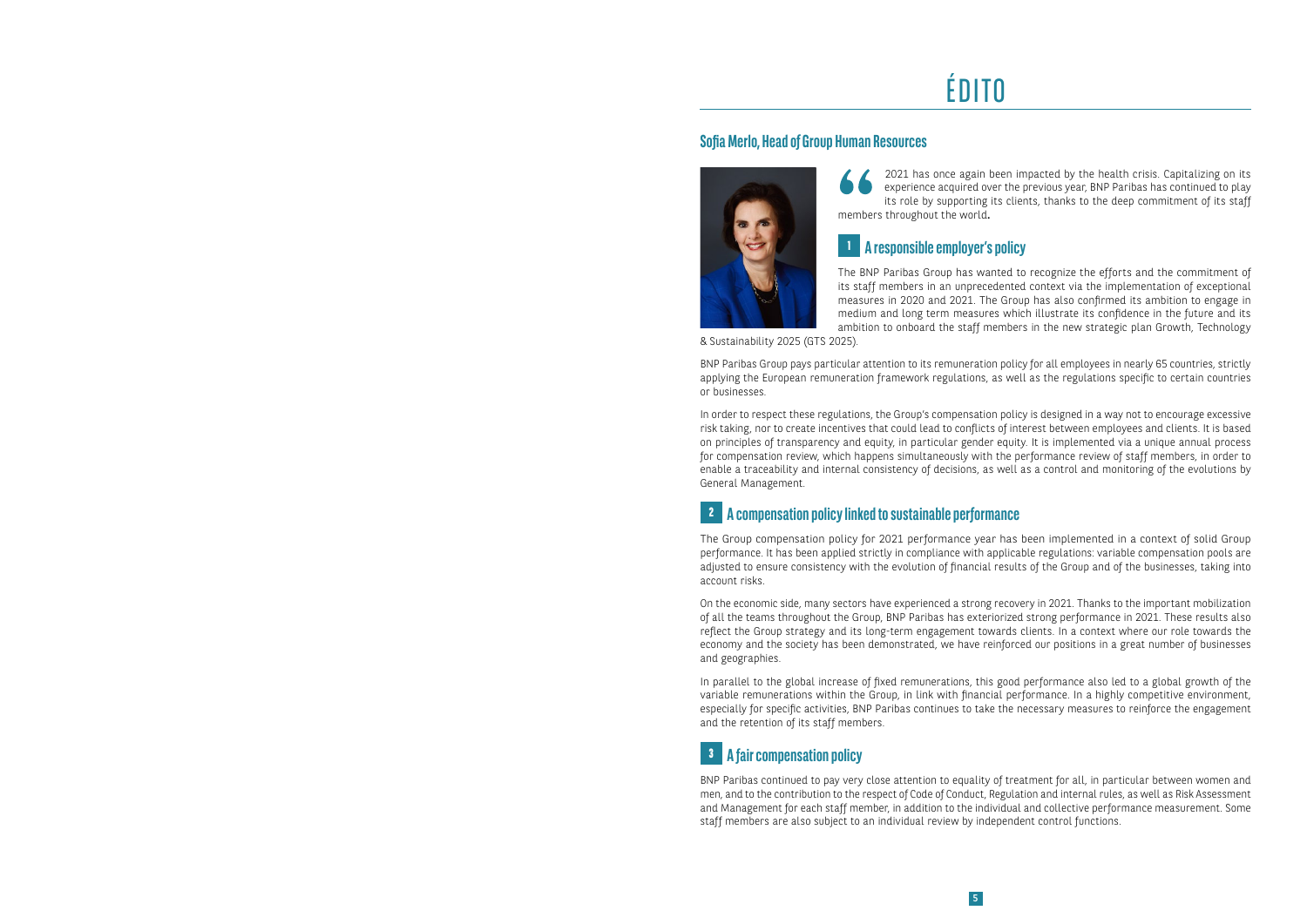# **INTRODUCTION**

Concerning the equal pay treatment between women and men, the Group continues its strong commitment in this area by setting up specific measures dedicated to rebalancing of unjustified remuneration gaps.

## **<sup>4</sup> A remuneration policy aligned with the CSR objectives**

This report presents the Group's compensation policy, the governance implemented to ensure its consistency and correct application, as well as detailed information on the compensation of some of its employees. It concerns the employees, whose activities may have a material as impact on the risk profile of the Group, who are identified as material risk takers in accordance with the identification criteria specified in the CRD5 regulation at Group level and who are subject to specific provisions on their compensations required by the European regulation.  $\bullet$ 

As a major actor of sustainable finance, for several years the Group has included in its compensation policy CSR indicators representative of the 4 pillars of the Group's CSR policy. These CSR indicators are aligned with the new Group CSR dashboard for 2022-2025 as published in the 2021 Annual report. These CSR indicators have also been taken into account since 2019 for the determination of part of the annual variable remuneration of Group Corporate Executive Officers.

- European Directive CRD5<sup>1</sup> of 20 May 2019, as transposed into French law in the Monetary and Financial Code and the order of 22 December 2020 and the CRR2 European regulation of 20 May 2019<sup>2</sup>;
- European Commission Delegated Regulation<sup>3</sup> of 25 March 2021, on the identification criteria for employees whose professional activities have a material impact

## **The BNP Paribas Group applies all regulatory requirements on compensation such as specified in:**

These regulatory prudential provisions apply to the Group on a consolidated basis (including subsidiaries and branches outside the European Union), except for derogations allowed by the regulation. In case of discrepancies between the regulation applied at Group level and the one which applies at local level, the most stringent rules shall apply.

This report is produced in order to comply with regulatory provisions of Article 450 of EU Regulation 2019/876 of 20 May 2019 on prudential requirements for credit institutions and investment firms (CRR)<sup>6</sup>.

on the institution's risk profile ("Material Risk Takers" or "MRT"), on a consolidated basis, in all its branches and subsidiaries, including those outside the European Union;

**EBA<sup>4</sup>** guidelines on sound remuneration policies of 2 July 2021, in line with the ACPR<sup>5</sup> position.

The BNP Paribas Group has worked to implement the CRD5 Directive and associated regulations, which apply as of 2021 performance year, leading to evolutions of the compensation policy as well as for the identification of MRT populations.

Thus, the Group's compensation policy implemented in 2021 is compliant with all of these principles and aims to not encourage excessive risk-taking, to avoid incentives that may lead to conflicts of interest, and not to encourage or reward prohibited trading activities.

## **1** | Group MRT

Corresponding to the employees included in the Group MRT category in 2021 in accordance with the regulation in force. Thus, all the employees meeting one of the criteria defined in the Directive or the Delegated Regulation, including those identified only because of their level of remuneration (as a result of

their expertise, even if it is not demonstrated that their professional activity has an impact on the Group risk profile) have been included in the scope of the Group MRT. These employees are subject to all the principles set out in the Group compensation policy as detailed below.

**In terms of specific populations targeted by legal and regulatory provisions, the following populations have been identified:**

<sup>1 |</sup> Capital Requirements Directive 5 , UE Directive 2019/878 amending

the directive 2013/36/UE

<sup>2 |</sup> Regulation EU 2019/876 that completes Regulation 575/2013

<sup>3 |</sup> Delegated Regulation 2021/923

<sup>4 |</sup> European Banking Authority

<sup>5 |</sup> French Banking Supervisory Authority

<sup>6 |</sup> Capital Requirements Regulation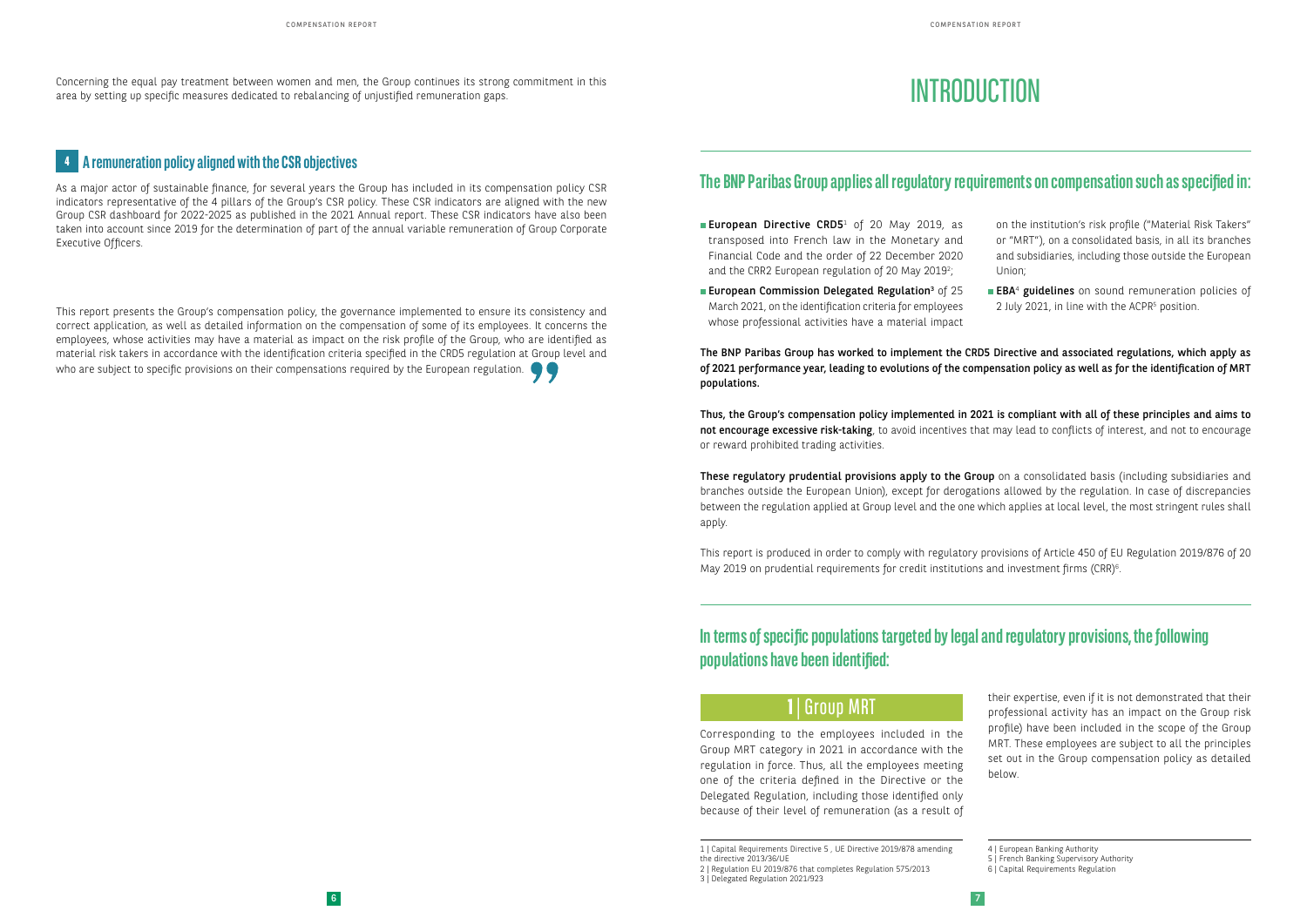In addition to these legal and regulatory provisions applicable at Group level, other compensation requirements may apply to some employees who, even though they are not considered as Group MRT, are subject to specific provisions in some of the Group's entities.

## **2** | Local MRT

Local MRT are the staff members identified in particular within Group significant banking subsidiaries located in the European Union and applying CRD5 on an individual basis due to national transpositions.

## **3** | Locally regulated employees

Locally regulated employees are staff members identified due to other regulatory requirements by virtue of local banking regulations outside European Union.

The number of employees identified under each of these provisions (1, 2, 3 above) is detailed on page 20. In addition, although a number of principles relating to the remuneration policy applies to all Group employees, the figures detailed as from page 21 of this report only concern employees identified as Group MRT subject to CRD5 principles at Group level as required by regulation.

- **Linked to protection of clients' interests** (MIFID<sup>7</sup> and ESMA8 guidelines) for staff members in direct or indirect contact with clients;
- Linked to the European SFDR<sup>9</sup> Regulation, which aims to ensure that the variable remuneration of financial market participants and financial advisors does not encourage excessive risk-taking with respect to sustainability risks for investments and financial products;
- $\blacksquare$  In relation with sectoral principles (asset management with AIFMD and UCITS and insurance with Solvency<sup>10</sup>);
- **Linked to the application of the French Banking Law** (such as transposed in the French Monetary Code) and the Volcker Rule for market professionals;
- Specific to the Group for front office employees of Global Markets activities of Corporate & Institutional Banking (CIB), for whom variable compensation awarded continues to be strictly controlled as previously (taking into account all costs and risks when determining variable compensation pools, and applying deferral and indexation provisions on a part of the variable compensation).

## **Moreover, other specific rules on remuneration may apply to some Group businesses, for instance, due to provisions:**

- The Group Head of Human Resources;
- The Group Head of Compensation and Benefits, who acts as secretary;
- **Mr Michel Konczaty, Executive advisor to the General** Management as a permanent invitee.
- Compliance of the policy with current regulations;
- $\blacksquare$  Its adequacy and consistency with the institution's risk management policy;
- Consistency between variable compensation practices and the need to ensure a sufficient level of capital base.

7 | Markets in Financial Instruments Directive

9 | Sustainable Finance Disclosure Regulation 10 | and IFD as of performance year 2022 for Investment firms

# 1 · GOVERNANCE

The BNP Paribas Group compensation principles and compensation policy for MRT are designed and proposed by Group Human Resources in cooperation with the relevant business lines. They are presented for validation to the Group Compliance, Risk and Finance Committee (CRIF), chaired by the General Management, and then presented to the Remuneration Committee before approval by the Board of directors. Since 2014, the General Shareholders Meeting is annually consulted on some subjects. In compliance with applicable regulation, the Remuneration Committee of BNP Paribas SA also assumes the responsibility of the Remuneration Committee for significant subsidiaries in France.

## **Group Compliance, Risk and Finance Committee (CRIF)**

The CRIF Committee is a General Management Committee chaired by Mr. Yann Gérardin, Chief Operating Officer, since May 2021 and includes the Heads of Compliance, Risk and Finance functions (or representatives appointed by them), as well as:

Compensation policy for regulated employees is presented to and discussed by the CRIF Committee, which reviews and validates:

This Committee met four times with respect to the compensation process for the year 2021.

### **AUDIT AND CONTROL**

**• Internal and independent annual assessment of the implementation of the Group remuneration policy**



<sup>8 |</sup> European Securities and Markets Authority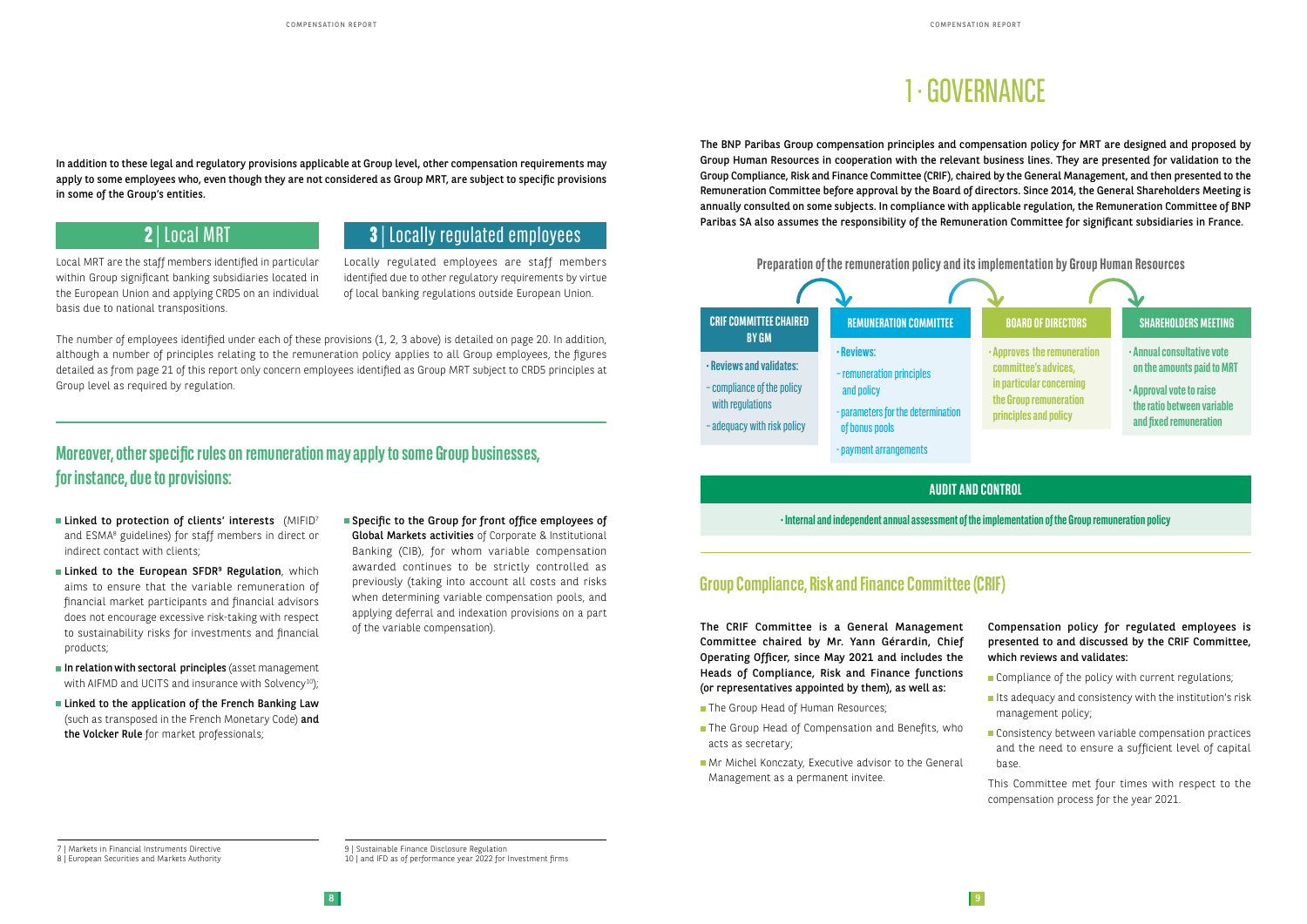## **Remuneration Committee and Board of Directors**

The Remuneration Committee is a committee of the Board of directors chaired by Mr. Pierre-André de Chalendar. He is also a member of the Corporate Governance, Ethics, Nominations and CSR Committee. The Committee is also composed of three other members, Ms. Jane Fields Wicker-Miurin, who is also member of the Financial Statements Committee, and of the Internal control, Risk Management and Compliance Committee and Ms. Marion Guillou who is also member of the Corporate Governance, Ethics, Nominations and CSR Committee, and Mr. Hugues Epaillard, who is an employee representative at the Board of directors and also a member of the Internal Control, Risk Management and Compliance Committee. This composition is intended to facilitate the Board's work on the appropriateness of BNP Paribas' remuneration principles with the risk policy.

- **Parameters for the determination of variable** compensation envelope (i.e. "bonus pools") for Global Markets;
- **Terms and conditions of allocations, individual awards** and payments.

Its membership is consistent with applicable regulation and with the recommendations of the AFEP-MEDEF's Corporate Governance Code. Its members are predominantly independent directors and have experience in compensation systems and market practices in this field. Finally, the Chairman of the Board of directors is not a member, but is invited to participate in discussions, except when he is personally concerned.

The internal rules of the Board of directors define the Remuneration Committee's missions: prepare the Board of directors' decisions concerning the principles of the remuneration policy, the compensation of Corporate Officers of the Group, as well as compensation of employees whose activities have a significant impact on the company's risk profile (Group MRT), in accordance with applicable regulations. The Remuneration Committee receives the decisions validated by the CRIF Committee.

Thus, the Remuneration Committee analyses compensation policy for MRT, compensation principles, as well as the annual process guidelines reviewed and validated by the CRIF Committee , including:

The Compensation Committee also analyses the list of beneficiaries whose compensation exceeds some thresholds such as defined each year by General Management, and is responsible for controlling the individual compensation of the Heads of Risk function and of Compliance function at Group level.

The subjects discussed during the Remuneration Committee meetings are then presented to the Board of directors for approval of the principles. The relevant information is also provided to the Board of directors of significant subsidiaries.

The Remuneration Committee met four times to deliberate on the compensation process for the year 2021.

## **General Shareholders Meeting**

The BNP Paribas General Shareholders Meeting is consulted annually about the compensation envelope paid in the past financial year to employees identified as Group MRT for that financial year, including the fixed and the variable compensation, in compliance with the French Monetary and Financial Code (see p. 24).

Moreover, the Remuneration Committee (upon proposal validated by the CRIF) decides to propose to the Board of directors to submit a resolution to the General Shareholders Meeting to raise the variable to fixed compensation ratio from 100% to 200%. A two-thirds majority of the General Shareholders Meetings is

required for approval, provided that at least half of the shareholders are represented, lacking which, a threequarters majority is required. Employees identified as MRT for the previous year are not allowed to take part in the vote.

Finally, the remuneration of Corporate Officers as well as the other BNP Paribas SA 's directors is annually subject to specific resolutions submitted to the General Shareholders Meeting, in application of the provisions of the French Code de Commerce linked to the "loi Pacte". This information is detailed in the Board of directors' report to the General Shareholders Meeting.

## **Audit & Controls**

The operating procedures implementing the Group's compensation policy are documented to provide an effective audit trail of any decisions. In addition, controls have been defined by Group Human Resources and implemented by the Human Resources of poles, entities and functions of the Group in order to ensure the correct identification of the MRT employees and the correct application of all regulatory requirements applicable to this population (deferral rules, indexation and variable to fixed ratio). At the end of the annual compensation review process, these controls are certified by each of the Group's poles, businesses and functions.

Moreover, a second level of control has been implemented by RISK ORM and the Group's internal audit (Inspection Générale) performs an annual, independent ex post review of the compensation process to ensure that it complies with the principles and procedures stipulated in the Group's compensation policy. The Board's

Remuneration Committee is systematically provided with a summary of this report.

The review performed in 2021 by the Group internal audit team concerning the 2020 process and the implementation of the CRD4 principles (including the identification of employees according to criteria defined by Delegated Regulation), concluded that the principles and regulations had been appropriately applied. A summary of this review was brought to the attention of the Board's Remuneration Committee and communicated to the regulator.

Moreover, every year, the European Central Bank reviews the principles and the implementation of BNP Paribas' Group remuneration policy.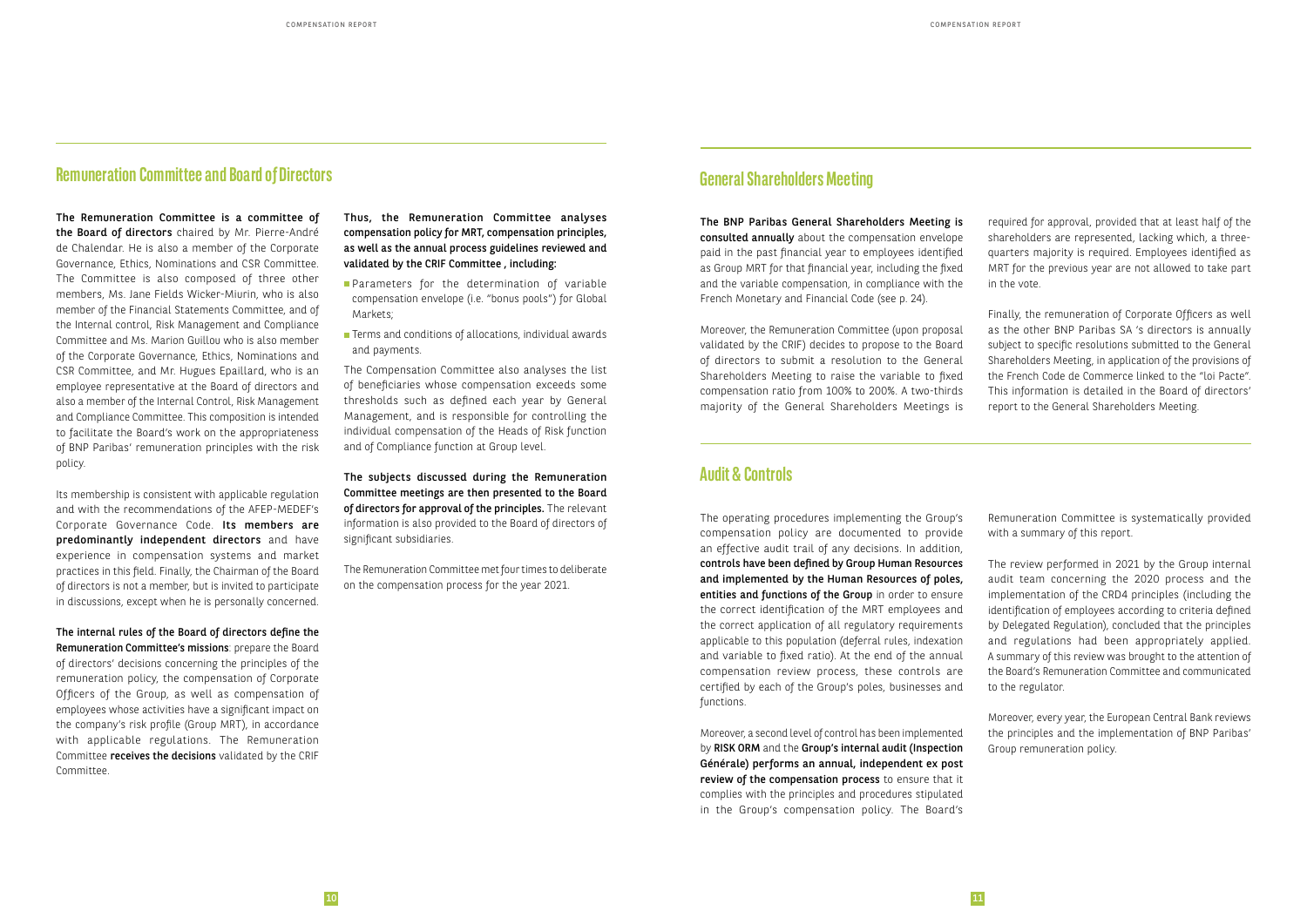# 2 · GROUP COMPENSATION PRINCIPLES

## **Compensation principles applicable to all Group employees**

#### **COMPENSATION ELEMENTS FOR GROUP EMPLOYEES**

Group employees' compensation includes different components:

#### **Fixed compensation**

Fixed salary rewards competence, experience, qualification level, as well as the level of involvement in assigned tasks. It is set on the basis of local and professional market conditions and the principle of internal consistency within the BNP Paribas Group. It is composed of a fixed base salary, which compensates the skills and responsibilities corresponding to the position held, and when appropriate, fixed pay supplements linked, in particular, to the specific characteristics of the position held, in accordance with applicable regulation.

#### **Collective variable compensation**

Profit-sharing schemes can exist depending on local legislations, associating employees to the results of the Group and/or of their entity. Their calculation methodologies are usually defined by company agreements.

#### **Individual variable compensation**

Variable compensation rewards employees for their performance during the year based on the achievement of quantitative and qualitative targets and individual assessments according to fixed objectives. It takes into account the business line's results and the achievement of quantitative and qualitative targets, as well as contribution to risk management and respect of compliance rules and the local and/or professional market practices. It does not constitute a right and is set each year in accordance with the compensation policy for the year in question and current corporate governance guidelines.

In addition, variable compensation may also consist of a medium or long-term retention plan, or any other suitable instrument aimed at motivating and building the loyalty of the Group's key executives and high potential employees, by giving them an interest in the growth of the value created.

Variable compensation is determined in order to avoid the introduction of incentives that could lead to conflicts of interest between employees and customers, or non-compliance with the Code of Conduct, Rules and Regulations and Risk Management.

The fixed salary must represent a sufficiently high proportion of the total compensation to reward employees for their work, seniority level, expertise and professional experience without necessarily having to pay a variable compensation component.

#### **Commercial incentives**

For employees holding commercial functions in particular within retail activities, individual variable remuneration can be awarded under sales incentive schemes. These schemes must not be designed in a manner that would promote selling a product or a service which is not well adapted to the clients' needs, or favour employees' interests and/or the Group's interest over clients' interests.

#### **Employee Benefits**

Employee benefits depend on each country's legislation and come in addition to any other remuneration components. They are intended to protect employees against the uncertainties of life (via health, disability and life insurances, etc.), encourage their savings efforts and promote preparation for retirement, via collective pension schemes.

#### **Other compensation items**

Buyout awards to newly hired experienced executives will be paid according to a schedule and under conditions as equivalent as possible to the initial vesting dates and conditions of the repurchased instruments and in accordance with the payment and behavioural conditions stipulated in the framework of the BNP Paribas Group's deferred compensation scheme in effect at the date of the buyout awards to these employees.

Guaranteeing in advance the payment of variable compensation is prohibited. However, in the context of hiring, especially to attract a candidate with a key skill, the allocation of variable compensation may be guaranteed on an exceptional basis the first year; this award shall in any event be subject to the same conditions as variable compensation (i.e. with a deferred portion, indexing, and performance conditions where appropriate).

In case of the early termination of an employment contract, any amount paid in the transactional context (beyond the existing legal minima and collective agreements) shall reflect the actual past performance of the employee.

### **HEDGING PROHIBITION**

Hedging or insurance coverage by beneficiaries of risks related to share price fluctuation or the profitability of business lines, aimed at eliminating the uncertainties related to their deferred compensation is prohibited, including during the retention period.

### **THE ANNUAL COMPENSATION REVIEW PROCESS**

Compensation reviews are managed through a single annual process across the Group and via a centralized system that enables the General Management to obtain at any time updated proposals within the Group, particularly for all MRT. Moreover, General Management can monitor the whole process – depending on the economic situation, the institution's results and market conditions - until individual decisions are taken and announced.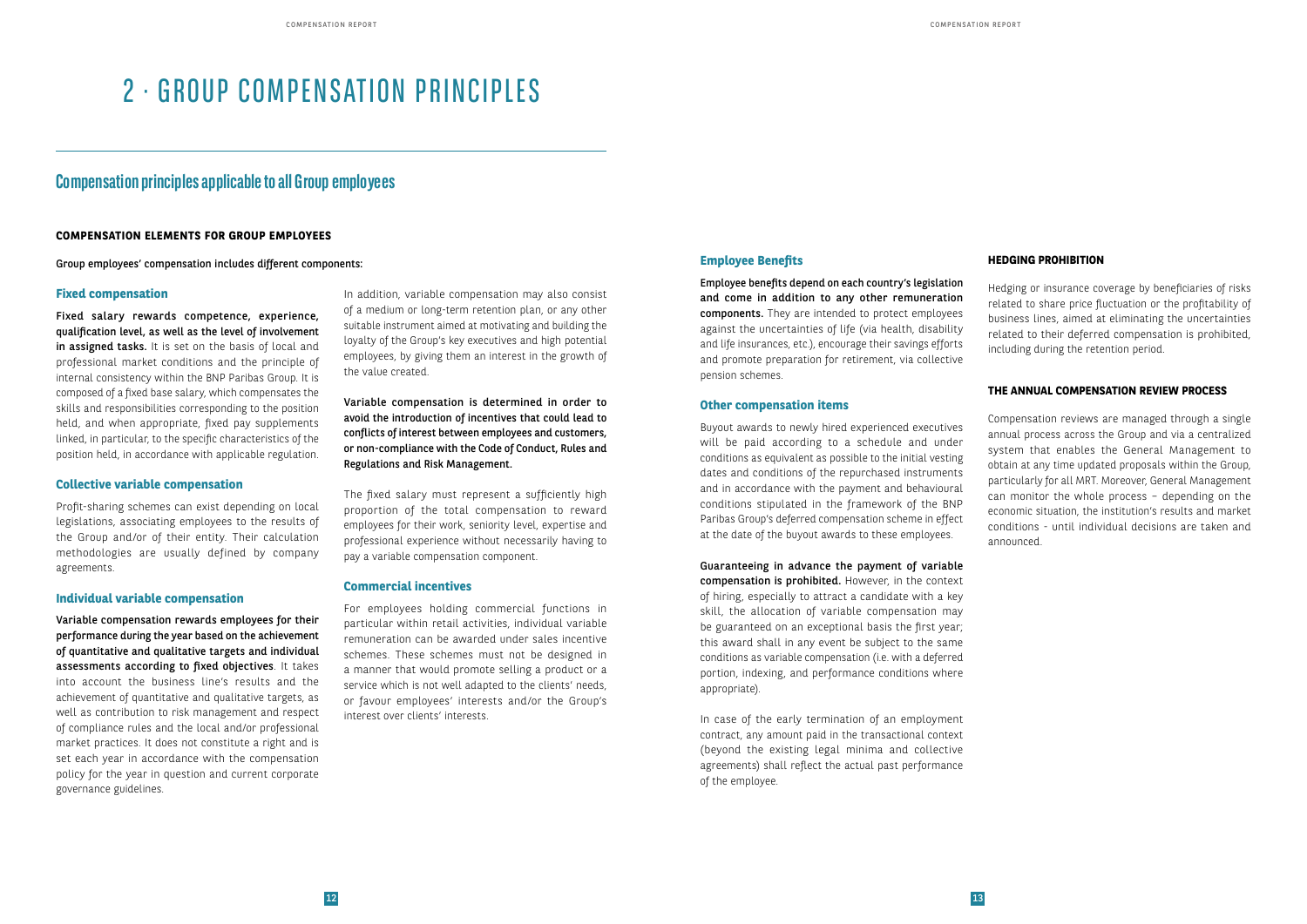# 3 · COMPENSATION POLICY FOR GROUP MRT

## **Perimeter**

Group MRT are identified annually according to the criteria defined by the European Commission Delegated Regulation, and through additional criteria decided by the Group. Under CRD5 and the new Delegated Regulation, the identification criteria have changed and now concern:

### **AT GROUP LEVEL**

- Corporate Executive Officers;
- Non-executive Corporate Officers;
- The members of the Group's Executive Committee within their respective areas of responsibility;
- **The Heads at Group level** of Finance, Human Resources, Compensation Policy, Legal Affairs, Fiscal Affairs, IT, and Economic Analysis as well as those who supervise accounting procedures, the prevention of money laundering and terrorist financing, IT security and the management of outsourced activities;
- Within the control functions: Compliance, Risk, Legal and Internal audit: the Head at Group level and the managers who directly report to this person;
- **Senior managers** responsible for business lines, geographical areas, business areas and operational entities with a material impact on the Group's risk profile.

The Head and the managers who directly report to this person and who are responsible of MBU sub-activities or control functions;

- **Employees with delegations on credit that exceed** certain thresholds (0.5% of the Group's Common Equity Tier 1 "CET1") and those with authority to approve or reject such credit decisions;
- Group employees with the authority to initiate transactions of which the Value at Risk "VaR" exceeds certain thresholds (5% of the Group's VaR limit), and those who have authority to approve or reject such transactions;
- **Members with authority among the committees to** accept or reject transactions, operations or new products;
- **Managers whose cumulated delegations for their** direct employees exceed the threshold for credit risk.

Furthermore, the list also includes Group employees whose total annual compensation for the preceding year exceeds the minimum of the 3 following thresholds $11$ :

### **AT THE LEVEL OF THE GROUP'S MAIN BUSINESS LINES**

Within significant activities for which the Group allocates more than 2% of its internal capital or which are considered as core businesses:

1. The highest threshold between EUR 500,000 and the average total remuneration awarded to the members of the Group's management body and senior management for the previous year; 2. the threshold corresponding to 0.3% of the highest remunerations within BNP Paribas SA; 3. EUR 750,000.

### **BY VIRTUE OF RISK CRITERIA**

- Direct revenues:
- Direct and indirect costs allocated to the business line:
- Refinancing cost billed internally (including actual cost of liquidity);
- $\blacksquare$  The cost of risk generated by the business line;
- $\blacksquare$  The cost of capital allocated to the activity during the year.

The bonus pools thus calculated are distributed among the Global Markets business lines on the basis of clearly defined and documented criteria specific to each business line or team, which reflect:

- Ongoing control, compliance and respect for procedures;
- $\blacksquare$  Team spirit within the business line and cross-selling within the Group.

#### **BY VIRTUE OF COMPENSATION LEVEL**

## **Determination of bonus pools and breakdown by business line**

### **GLOBAL MARKETS ACTIVITIES**

In the context of strict oversight of compensation for all Global Markets staff, the variable compensation pool for this business line is determined by taking into account all components of revenues and risk, including:

However, some elements of revenues or costs are not allocated to the business line when they do not reflect its performance over the year.

- Quantitative performance measurement (including the creation and development of long-term competitive advantages for the Group);
- $\blacksquare$  The measurement of underlying risk;
- Market value of the teams and the competitive situation.

These elements are supplemented by factual elements designed to measure the collective behaviour of the teams in terms of:

The criteria selected are based on quantitative indicators and factual elements, which are defined each year at the beginning of the compensation review process.

#### **THE GROUP'S OTHER BUSINESS LINES**

Variable compensation pools for the Group's other business lines are determined on the basis of the net revenues, after direct costs and cost of capital, after taking into account risks (in particular for CIB activities), or by the application of a variation rate from the preceding financial year, set in particular on the basis of the Group's performance profile or the performance profile of the business line as a whole after taking into account risks (in particular for Retail Banking activities), as well as on the basis of market practices.

### **POOLS FOR GROUP AND CONTROL FUNCTIONS**

Variable compensation pools for Group functions and integrated control functions<sup>12</sup> are determined independently from the performance of the business lines for which they facilitate, validate or check the operations.

Variable compensation pools for the functions within business areas and business lines are defined with respect to those of Group functions, taking into account, to a limited extent and where appropriate, specific job market situations.

<sup>11 |</sup> The first threshold is included directly in Directive CRD5 (EU)  $\frac{12}{12}$  Risk, Compliance, Internal Audit, Legal 2019/878 and the other two thresholds are indicated in the delegated Regulation (EU) 2021/923.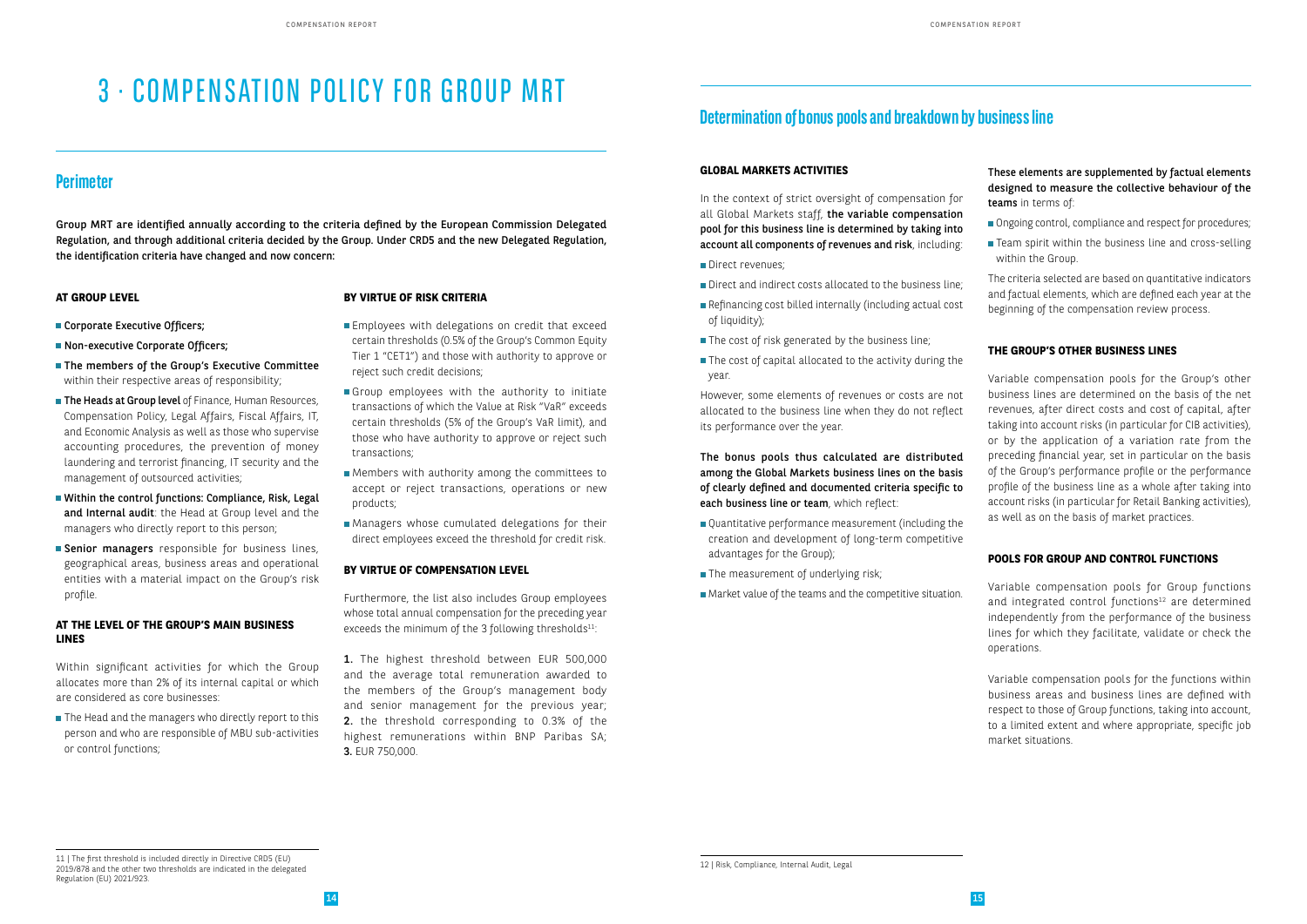## **Individual awards**

### Individual awards are made upon management decision based on:

- The performance of the team to which the concerned employee belongs and his or her individual performance (performance is measured on the basis of results achieved and the risk level associated with these results);
- Appraisals (mandatory annual individual assessment performed by the line manager), which simultaneously assess;
- qualitative achievements in relation to fixed objectives,
- professional behaviour with respect to the Group's values, compliance rules, Code of Conduct and procedures of the Group,
- contribution to risk management, including operational risk and
- the managerial behaviour of the concerned employee where applicable.

Failure to comply with applicable rules and procedures or blatant breaches of compliance rules or Group Code of Conduct shall entail the reduction or cancellation of the bonus, independently of any disciplinary proceedings.

The employees identified as Group MRT and local MRT are annually formally and independently assessed by control functions (Compliance and Risk) against the Respect of Code of Conduct and Rules & Regulations and against the Risk Assessment & Management such as defined by the Group.

The result of these reviews is then taken into account by the managers of the concerned employees in the annual performance appraisal and for the determination of their annual variable compensation.

- Half in cash;
- Half in cash indexed on the BNP Paribas share price, at the end of a retention period of 9 months for the non-deferred part and 6 months for the deferred part.

Failure to comply with at least one of these rules leads to a systematic reduction or cancellation of the awarded variable remuneration of the year for the relevant employees.

Individual awards for employees of Group functions and control functions are made in accordance with these principles and independently from the performance of the business lines controlled by the employees. Furthermore, particular emphasis is given to the employee's contribution to risk management during the annual appraisal process.

For control functions employees, variable remuneration can not exceed the amount of their fixed remuneration.

## **Payment of variable compensation**

For MRT<sup>13</sup>, variable compensation includes a nondeferred portion and a deferred portion<sup>14</sup>.

The deferred portion increases in proportion to the level of the amount of variable compensation, according to a grid set each year by the General Management, ranging from at least 40% to 60% for the highest variable compensation amounts.

In accordance with regulatory requirements, bonuses (including both the deferred and non-deferred portions) are paid as follows:

Indexing on the share price has a double purpose: to align the beneficiarie ' s interests with those of shareholders, and to ensure solidarity with the institution's overall performance results.

The deferred portion is acquired over minimum 4 years following the award year and vests no faster than prorata temporis. Thus, the payment of deferred bonuses subject to deferral over 4 years is spread over 8 payment dates, with the last payment in September 2026, i.e. 4 years and 9 months after the reference year for determining the award of variable compensation.

The deferred portion vests progressively over 4 years following the year of award, subject to achieving the business line, activity and Group financial performance targets and meeting the behavioural criteria set at the time of award.

Variable compensation is deferred by fifth, over 5 years following the award date in particular for the members of the Group Executive Committee.

Vesting of each annual portion is thus conditional upon the fulfillment of the conditions defined initially at the award date on each annual vesting date, based on the profitability level of the business line and/or activity, and/ or the Group as a whole. These conditions are designed to promote an awareness of the impact that activities in a given year could have on results in subsequent years and to align individual conduct with the institution's strategy and interests. If these conditions are not met during a financial year, the annual portion of deferred variable remuneration is not paid ("Malus").

Some MRT are also beneficiaries of fully deferred 4 to 5-year loyalty schemes.. The Group loyalty scheme takes the form of a contingent capital instrument for which payment is subject to the absence of regulatory resolution measures and to a level of the Group's CET115 ratio above 7%. This scheme also includes conditions relative to Group financial performance as well as CSR criteria, defined at the time of award. In addition, some beneficiaries of this Group loyalty scheme may also benefit from an exceptional loyalty scheme awarded in respect of 2021 as part of the Group 2025 strategic plan subject to the achievement of profitability objectives as measured in this strategic plan.

The figure below shows an example of variable compensation payment rules applicable to a MRT employee subject to a deferred rate of 60% over 4 years and benefiting from an allocation of 10% of its total variable compensation under the Group loyalty scheme:

<sup>13 |</sup> Excluding BNP Paribas SA Executive Corporate Officers (see p.19 for details)

<sup>14 |</sup> With the exception of total variable remuneration below EUR 50,000 and one third of total remuneration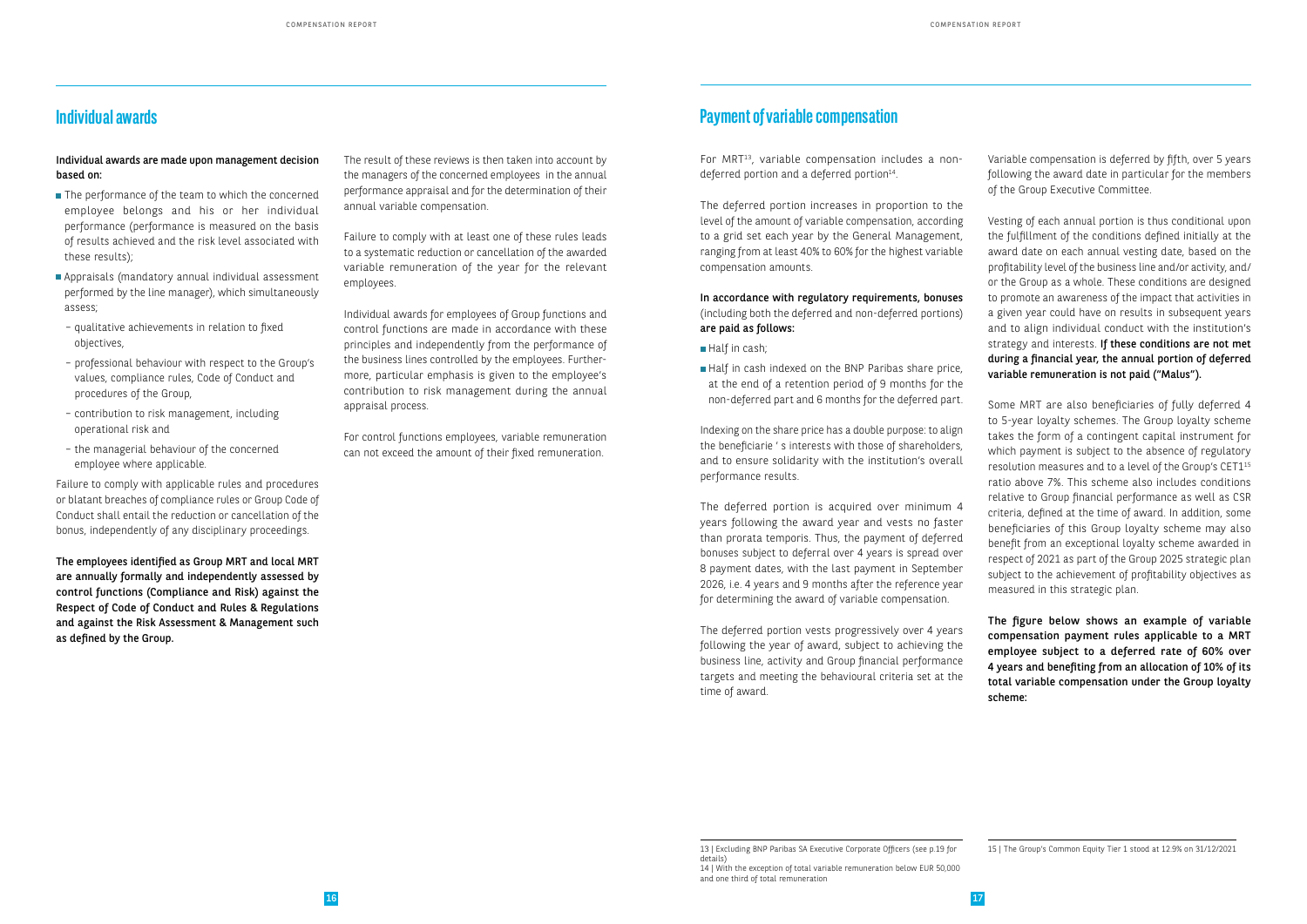In case of dismissal for misconduct (or for employees who left the Group, the misconduct that would have led to his/her dismissal if it had been revealed while she/he was an employee), particularly when the employee's action involves the breach of risk control rules, compliance or the respect of the Code of Conduct, or also a dissimulation or an action that resulted in a distortion of the conditions under which bonuses previously allocated were set, all or part of the rights to the deferred portions of all previously awarded variable compensations<sup>16</sup> shall be lost ("Malus") and potentially any elements of variable compensation already paid shall be recovered ("claw-back") (subject to respect of local labour law).

In addition, in the event of the implementation of a resolution plan, as defined in Article L. 613-50 and following of the Monetary and Financial Code, the deferred variable compensation schemes will provide for the conditions under which parts of awarded variable remuneration may be reduced or cancelled.

Finally, the variable remuneration of employees working in capital market activities, not included in the category of MRT, continues to be strictly controlled and subject to payment rules including deferral, indexation and payment conditions arrangements.

The CRIF Committee proposes a maximum ratio of 200% to the Remuneration Committee of the Board of directors. This proposal is then submitted for approval to the General Shareholders Meeting.

For the purpose of calculating the ratio, the portion of variable compensation deferred for 5 years and paid in the form of instruments, up to a limit of 25% of total variable compensation, is discounted at a rate defined in compliance with the EBA guidelines $17$ .

Risk, conduct and compliance criteria and their measurement are thus taken into account ex-ante in the annual compensation review process for the calculation of variable compensation pools (collective) and during the annual appraisal process (individual). Moreover, conduct and compliance are also taken into account ex-post for employees who benefit from variable compensation subject to deferral (malus and claw-back in case of misconduct).

For 2021 performance year, 11 employee<sup>18</sup> in France benefited from this discount rate.

All of these elements contribute to strengthen conduct, compliance and risk culture of all Group staff members.

**Payment** Contingent capital instrument

## **Ratio between variable and fixed compensations**

Total variable compensation awarded to an employee included in the MRT category, considered at its notional value at the award date, cannot exceed his or her total fixed compensation for the same year multiplied by a ratio.

The General Meeting of May 18, 2021 approved by more than 99% this ratio of 200% for a 3-year period.

52% of employees identified as Group MRT benefited for 2021 performance year of a ratio from 100% to 200% between the variable and the fixed components of their total compensation.

## **Scope of application and local rules**



The provisions described above are those applicable in principle to the Group MRT. Specific provisions, sometimes more stringent in particular concerning payment conditions of variable compensation or the ratio, may apply to Group MRT in some countries, due to the local transposition of CRD5 rules.

Moreover, according to the order of 22 December 2020, the Group's activities subject to specific regulatory provisions (e.g. AIFMD and UCITS for Asset Management, IFD for Investment firms and Solvency for insurance) or entities which are not included in the Group's prudential consolidation scope are not subject to CRD5 provisions.

These CRD5 provisions on compensation also apply on an individual basis at the level of Group banking subsidiaries within European Union, depending on local legislation, to employees identified as local MRT, in accordance with the Group principles detailed supra and with applicable local regulation.

## **Corporate Officers of BNP Paribas SA**

The variable compensation of BNP Paribas SA's Corporate Officers is determined in compliance with the principles set out above applicable to all Group MRT and in accordance with the terms and conditions proposed by the Remuneration Committee and adopted by BNP Paribas' Board of directors.

Specific compensation principles and policy applicable to BNP Paribas SA's Corporate Officers are detailed in chapter 2 of the 2021 Universal Registration Document.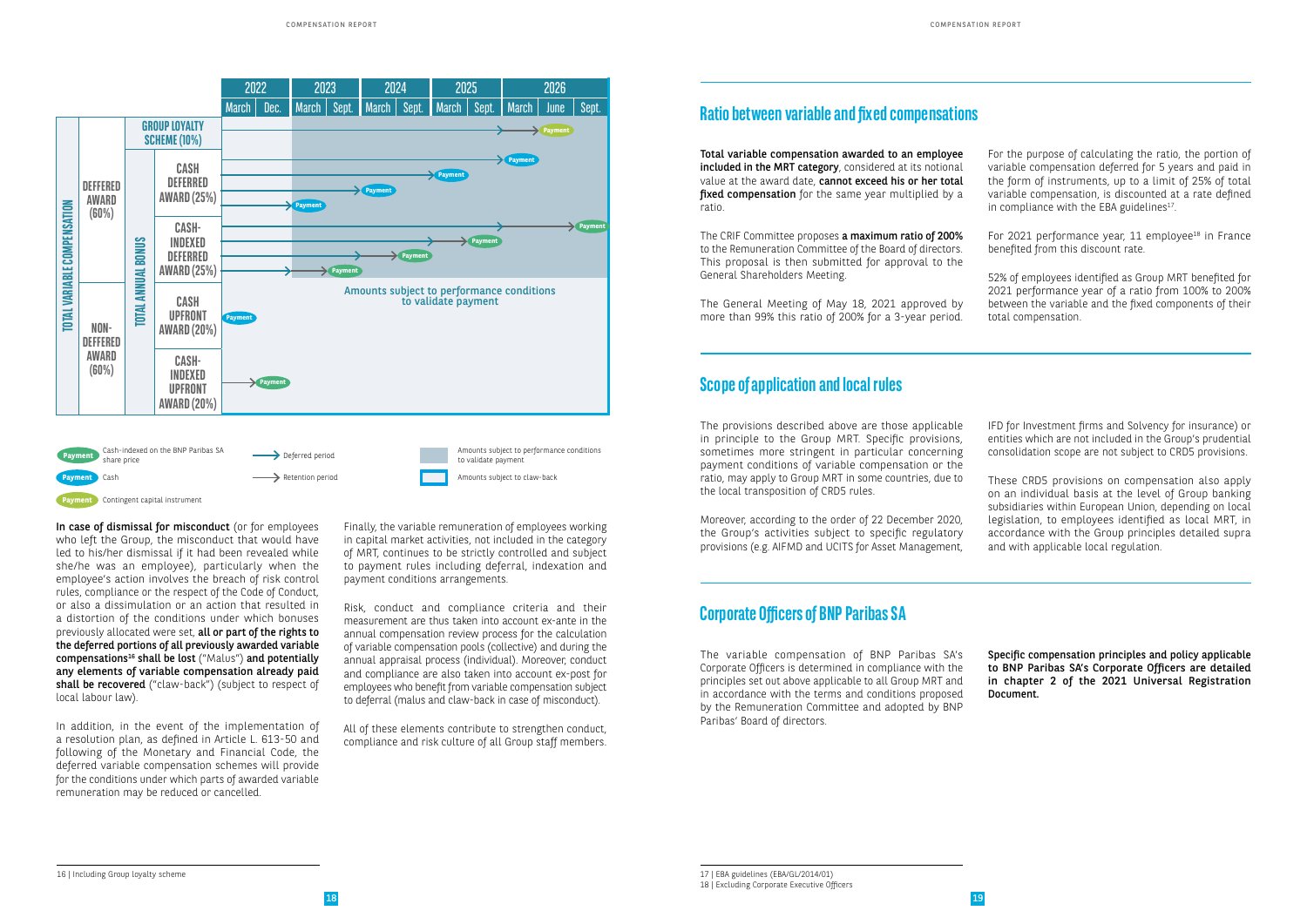# 4 · QUANTITATIVE INFORMATION ON COMPENSATION AWARDED FOR 2021 FINANCIAL YEAR

## **Overall data**

### **GROUP INFORMATION**

BNP Paribas Group counts in total around 186,000 employees<sup>19</sup>, as of 31 December 2021, representing a total of salary and employee benefits cost of EUR 17.4 billion – out of which EUR 13.2 billion of wages, salaries and other variable remuneration (including profit-sharing schemes) – as detailed in the Consolidated Financial Statements of the 2021 Universal Registration Document.

#### **GROUP EMPLOYEES WHOSE 2021 COMPENSATION IS SUBJECT TO OVERSIGHT RULES**

The chart below shows the number of employees whose 2021 compensation is subject to oversight rules according to regulatory provisions applicable worldwide and to internal rules such as described in the introduction.



\*Including 1,050 staff members of Bank of the West subject to Federal Reserve regulatory provisions

19 | Workforce in Full Time Equivalents (FTE) of entities under exclusive control or consolidated via global integration (Financial headcount)

## **Compensation of Group MRT employees in 2021**

The quantitative information presented below concerns gross compensation (excluding employer contribution) awarded for 2021 to the 1,214 employees identified as Group MRT (less than 1% of the total staff), but does not concern compensation awarded to other Group employees identified as Local MRT within Group subsidiaries applying CRD5 on an individual basis due to

national regulations or other Group employees whose compensation is also subject to oversight.

Due to the changes in scope linked to the evolution of the identification criteria, the 2021 data is not fully comparable with 2020 data.

### **QUANTITATIVE INFORMATION ON COMPENSATION AWARDED TO GROUP MRT20**

#### The compensation awarded to Group MRT for 2021 financial year is split as follows (REM1):

On the EUR 550 million of total variable remuneration awarded for 2021 performance year to the Group MRT, only EUR 120 million is paid in cash in March 2022. The variable compensation balance is spread over up

to 11 conditional instalments paid between December 2022 and September 2027 (depending on the deferred remuneration scheme applicable to each employee)..

(1) The fixed compensation includes the compensation paid in the 2021 year for the BNP Paribas SA 's dIrector position. (2) Subject to the approval of the Shareholders' Annual General Meeting of 17 May 2022 under the terms provided for by article L.22-10-34 II of the French Commercial Code.

(3) Including Group Legal as of this year.

(4) "Other" population: Investment & Protection Services pole.

#### **GROUP MRT PERIMETER**

The application of the new identification criteria in 2021, as detailed on page 14, led to a decrease in the number of MRT identified at Group level, due to the suppression of some qualitative criteria (related to the function) and to the implementation of the quantitative criteria, with the increase of the total compensation threshold above which Group employees should be identified as MRT.

| In k€ excluding employer<br>contribution | <b>Chairman of</b><br>the Board | Other non<br>executive<br>Corporate<br>Officers | Executive<br>Corporate<br>Officers <sup>2</sup> | <b>CIB</b> | Commercial,<br><b>Personal</b><br><b>Banking</b><br>& Services | Independent<br>Control<br>functions <sup>3</sup> | Group<br><b>functions</b> | Other <sup>4</sup> | <b>TOTAL</b> |
|------------------------------------------|---------------------------------|-------------------------------------------------|-------------------------------------------------|------------|----------------------------------------------------------------|--------------------------------------------------|---------------------------|--------------------|--------------|
| Number of concerned<br>employees         |                                 | 13                                              | 4                                               | 766        | 164                                                            | 194                                              | 26                        | 46                 | 1,214        |
| <b>Total compensation</b><br>amount      | 1,014                           | 1,189                                           | 13,147                                          | 782,390    | 74,820                                                         | 76,220                                           | 28,679                    | 32,945             | 1,010,404    |
| o/w fixed compensation <sup>1</sup>      | 1,014                           | 1,189                                           | 5,026                                           | 338,874    | 42,257                                                         | 45,943                                           | 10,920                    | 15,519             | 460,742      |
| o/w variable<br>compensation             | 0                               | 0                                               | 8,120                                           | 443,515    | 32,563                                                         | 30,277                                           | 17,759                    | 17,427             | 549,661      |
| o/w cash                                 | 0                               | 0                                               | 3,593                                           | 220,259    | 13,796                                                         | 13,192                                           | 6,280                     | 7,990              | 265,110      |
| o/w share-linked<br><i>instruments</i>   | 0                               | 0                                               | 2,323                                           | 128,717    | 4,063                                                          | 4,303                                            | 2,339                     | 3,187              | 144,932      |
| o/w other instruments                    | 0                               | 0                                               | 3,593                                           | 216,979    | 9,970                                                          | 12,012                                           | 5,943                     | 7,574              | 256,071      |
| o/w share-linked<br><i>instruments</i>   | 0                               | 0                                               | 2,323                                           | 126,834    | 2,669                                                          | 3,704                                            | 2,002                     | 2,881              | 140,413      |
| o/w other instruments                    | 0                               | 0                                               | 934                                             | 6,277      | 8,797                                                          | 5,073                                            | 5,536                     | 1,863              | 28,480       |
| o/w share-linked<br><i>instruments</i>   | 0                               | 0                                               | 934                                             | 6,277      | 8,797                                                          | 5,073                                            | 5,536                     | 1,863              | 28,480       |

<sup>20 |</sup> For information, some lines do not appear in the tables compared to the regulatory templates as they contain no data. Furthermore, for the Executive Corporate Officers, their Long Term Incentive Plan is presented in fair value of the amount awarded.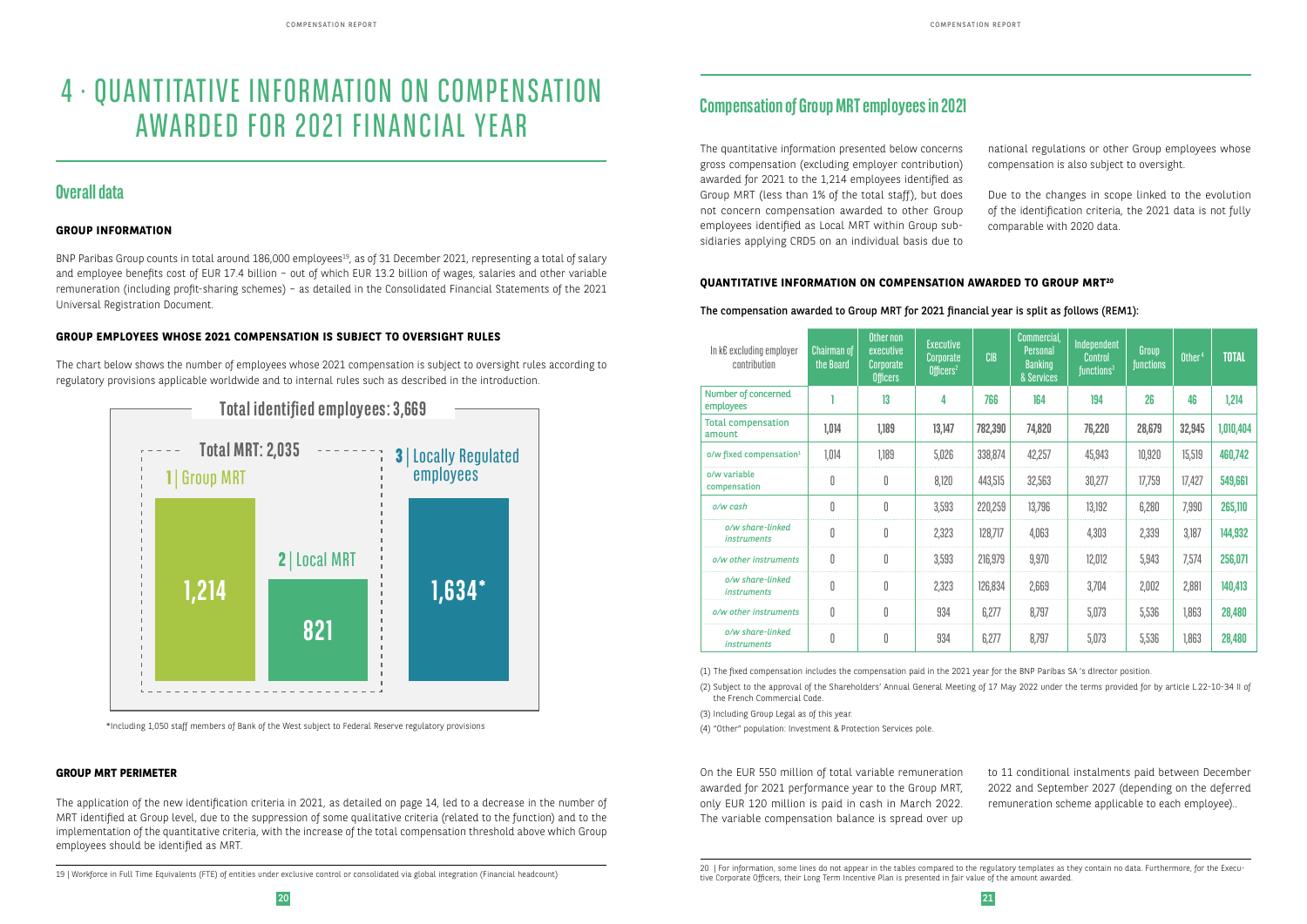### Number of MRT Employees whose 2021 total remuneration exceeds EUR 1 million (REM4) :

#### Other elements relative to Group MRT compensation are the following (REM2):

Among the employees whose remuneration exceeds EUR 1 million, 98 work in the United Kingdom, 87 in the United States, 36 in Asia, 58 in France and the remaining employees are located in 8 other countries.

| In $K\epsilon$ excluding employer contribution                                                                                          | <b>Executive Corporate</b><br><b>Officers</b> | Other identified<br>staff |
|-----------------------------------------------------------------------------------------------------------------------------------------|-----------------------------------------------|---------------------------|
| Guaranteed variable remuneration awards                                                                                                 |                                               |                           |
| Guaranteed variable remuneration awards<br>Number of identified staff <sup>21</sup>                                                     | 0                                             | 37                        |
| Guaranteed variable remuneration awards<br><b>Total amount</b>                                                                          | 0                                             | 20,849                    |
| Of which guaranteed variable remuneration awards paid<br>during the financial year, that are not taken into account<br>in the bonus cap | 0                                             | 0                         |
| Severance payments awarded during the financial year                                                                                    |                                               |                           |
| Severance payments awarded during the financial year -<br>Number of identified staff                                                    | 0                                             | 12                        |
| Severance payments awarded during the financial year -<br><b>Total amount</b>                                                           | 0                                             | 5,871                     |
| of which paid during the financial year                                                                                                 | Ŋ                                             | 5,871                     |
| of which deferred                                                                                                                       | 0                                             | 0                         |
| of which guaranteed variable remuneration awards paid<br>during the financial year, that are not taken into account<br>in the bonus cap | Ŋ                                             | N                         |
| of which highest payment that has been awarded<br>to a single person                                                                    | 0                                             | 1,320                     |

| In K€ excluding<br>employer contribution                             | <b>Total amount of deferred</b><br>remuneration awarded<br>for previous performance<br>periods | Of which due to vest<br>in the financial year | Of which vesting<br>in subsequent<br>financial years | Amount of performance<br>adjustment made in the<br>financial year to deferred<br>remuneration that was due to<br>vest in the financial year | Amount of perfomance<br>adjustment made in the financial<br>year to deferred remuneration<br>that was due to vest in future<br>performance years |
|----------------------------------------------------------------------|------------------------------------------------------------------------------------------------|-----------------------------------------------|------------------------------------------------------|---------------------------------------------------------------------------------------------------------------------------------------------|--------------------------------------------------------------------------------------------------------------------------------------------------|
| <b>MB</b> Management<br>function <sup>22</sup>                       |                                                                                                |                                               |                                                      |                                                                                                                                             |                                                                                                                                                  |
| cash-based                                                           | 12,271                                                                                         | 1,498                                         | 10,773                                               | 0                                                                                                                                           | 0                                                                                                                                                |
| share-linked<br>instruments or<br>equivalent non-cash<br>instruments | 14,417                                                                                         | 2,536                                         | 11,881                                               | 0                                                                                                                                           | 0                                                                                                                                                |
| other instruments                                                    | 4,293                                                                                          | 0                                             | 4,293                                                | 0                                                                                                                                           | 0                                                                                                                                                |
| Other identified staff                                               |                                                                                                |                                               |                                                      |                                                                                                                                             |                                                                                                                                                  |
| cash-based                                                           | 294,254                                                                                        | 78,568                                        | 215,686                                              | 0                                                                                                                                           | $\mathbb 0$                                                                                                                                      |
| share-linked<br>instruments or<br>equivalent non-cash<br>instruments | 386,353                                                                                        | 173,606                                       | 212,747                                              | 0                                                                                                                                           | 0                                                                                                                                                |
| other instruments                                                    | 84,978                                                                                         | 13,924                                        | 71,054                                               | $-4,375$                                                                                                                                    | 0                                                                                                                                                |
| <b>TOTAL</b>                                                         | 796,566                                                                                        | 270,132                                       | 526,434                                              | $-4,375$                                                                                                                                    | $\mathbf{0}$                                                                                                                                     |

21 | Includes employees hired in the year who are identified as MRT taking into account this guaranteed variable remuneration (therefore subject to the CRD5 regulatory constraints on variable remuneration (deferral, indexation, variable/fixed ratio)).

22 | Remuneration granted to corporate officers during their directorship or in their previous position as employees.

| <b>Total compensation</b>                       | <b>NUMBER OF MRT</b> |
|-------------------------------------------------|----------------------|
| $\leq$ £1million                                | 922                  |
| Between $£1$ and $£1.5$ million                 | 161                  |
| Between $£1.5$ and $£2$ million                 | 63                   |
| Between $\epsilon$ 2 and $\epsilon$ 2.5 million | 33                   |
| Between €2.5 and €3 million                     | 17                   |
| Between €3 and €3.5 million                     | ĥ                    |
| Between $\epsilon$ 3.5 and $\epsilon$ 4 million | 4                    |
| Between €4 and €4.5 million                     | 4                    |
| Between €4.5 and €5 million                     | 2                    |
| Between €5 and €6 million                       |                      |
| Between €6 and €7 million                       |                      |

#### Deferred remuneration (REM3) :

| In K€ excluding<br>employer contribution                                 | Total amount of adjustment during the<br>financial year due to ex post implicit<br>adjustments (i.e.changes of value<br>of deferred remuneration due to the<br>changes of prices of instruments) | <b>Total amount of deferred</b><br>remuneration awarded before<br>the financial year actually<br>paid out in the financial year | Total amount of deferred remuneration<br>awarded for previous performance<br>period that has vested but is subject<br>to retention periods |
|--------------------------------------------------------------------------|--------------------------------------------------------------------------------------------------------------------------------------------------------------------------------------------------|---------------------------------------------------------------------------------------------------------------------------------|--------------------------------------------------------------------------------------------------------------------------------------------|
| <b>MB Management function</b>                                            |                                                                                                                                                                                                  |                                                                                                                                 |                                                                                                                                            |
| cash-based                                                               | $-279$                                                                                                                                                                                           | 1,219                                                                                                                           | 0                                                                                                                                          |
| share-linked instruments<br>or equivalent non-cash<br><b>instruments</b> | $-280$                                                                                                                                                                                           | 2,256                                                                                                                           | 1,106                                                                                                                                      |
| other instruments                                                        | 0                                                                                                                                                                                                | 0                                                                                                                               | 0                                                                                                                                          |
| Other identified staff                                                   |                                                                                                                                                                                                  |                                                                                                                                 |                                                                                                                                            |
| cash-based                                                               | $-1,163$                                                                                                                                                                                         | 77,405                                                                                                                          | 0                                                                                                                                          |
| share-linked instruments<br>or equivalent non-cash<br><b>instruments</b> | 14,600                                                                                                                                                                                           | 188,206                                                                                                                         | 0                                                                                                                                          |
| other instruments                                                        | 0                                                                                                                                                                                                | 9,549                                                                                                                           | 0                                                                                                                                          |
| <b>TOTAL</b>                                                             | 12,878                                                                                                                                                                                           | 278,635                                                                                                                         | 1,106                                                                                                                                      |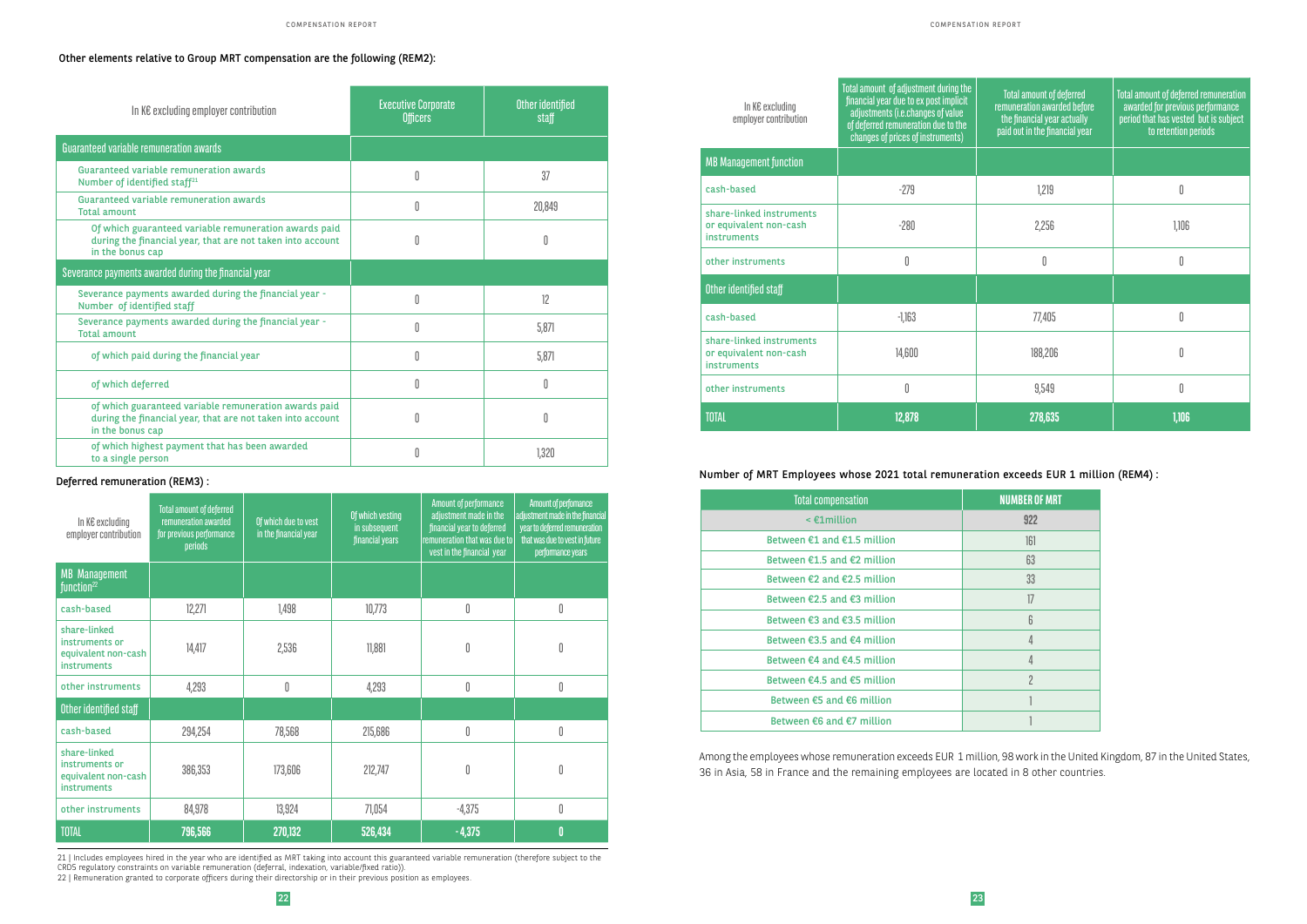## 5 · QUANTITATIVE INFORMATION ON COMPENSATION PAID TO GROUP MRT IN 2021

In accordance with article L511-73 of the Monetary and Financial Code, the BNP Paribas Annual Shareholders' Meeting of 17 Mai 2022 will vote on a consultative basis in its nineteenth resolution, on the global amount of compensation paid in 2021 to employees identified as Group MRT in 2021.

These remunerations are, by definition, different from what is presented in paragraph 3 above, which reflects the compensations awarded in 2022 for 2021 financial year. Compensations actually paid out in 2021 refer to partial payments of variable compensation awarded between 2017 (for financial year 2016) and 2021 (for financial year 2020), for the portion payable in 2021 in accordance with applicable provisions.

The amount paid for these variable compensation awarded in previous years may be affected by a failure to achieve performance conditions and by fluctuations in the BNP Paribas share price between the award date and the payment date.

The amount of fixed compensation reflects the amount actually paid out in the year, taking into account any potential salary increases awarded during the year. Fixed compensation, awarded as set out above in section 3, reflects fixed compensation at 31/12/20201 considered on an annual basis.

Therefore, the total compensation paid out in 2021, subject to the consultation of General Shareholders Meeting, amounted to EUR 841 million.

Variable compensation paid includes:

Most of the increase in the payment value compared to the award value on the various instalments is related to the increase in the share price for payments in September 2021.

Amount in k EUR million excluding employer contribution.

|                                      | <b>EXERCICE 2021</b>                 |                                                   |  |
|--------------------------------------|--------------------------------------|---------------------------------------------------|--|
| <b>NUMBER OF EMPLOYEES CONCERNED</b> | Amount of fixed<br>compensation paid | $\,$ Amount of variable $\,$<br>compensation paid |  |
| ,214                                 | 440                                  | 401                                               |  |

|                                                         | 2021               |                        |  |
|---------------------------------------------------------|--------------------|------------------------|--|
| Amount in k EUR million excluding employer contribution | <b>Award value</b> | <b>Payment value**</b> |  |
| 2020 bonus paid in the year                             | 206                | 216                    |  |
| 2019 deferred bonus                                     | 48                 | 50                     |  |
| 2018 deferred bonus                                     | 43                 | 49                     |  |
| 2017 and before                                         | 64                 | 60                     |  |
| 2017 Group loyalty scheme                               | 19                 | 11                     |  |
| Other components of variable compensation*              | 15                 | 15                     |  |
| <b>TOTAL</b>                                            | 395                | 401                    |  |

<sup>\*\*</sup> the difference between the award value and the payment value results from the partial indexation of variable compensation to the BNP Paribas share price and from performance conditions.

<sup>\*</sup> sign-on bonuses, buyout awards, collective profit sharing schemes, etc.